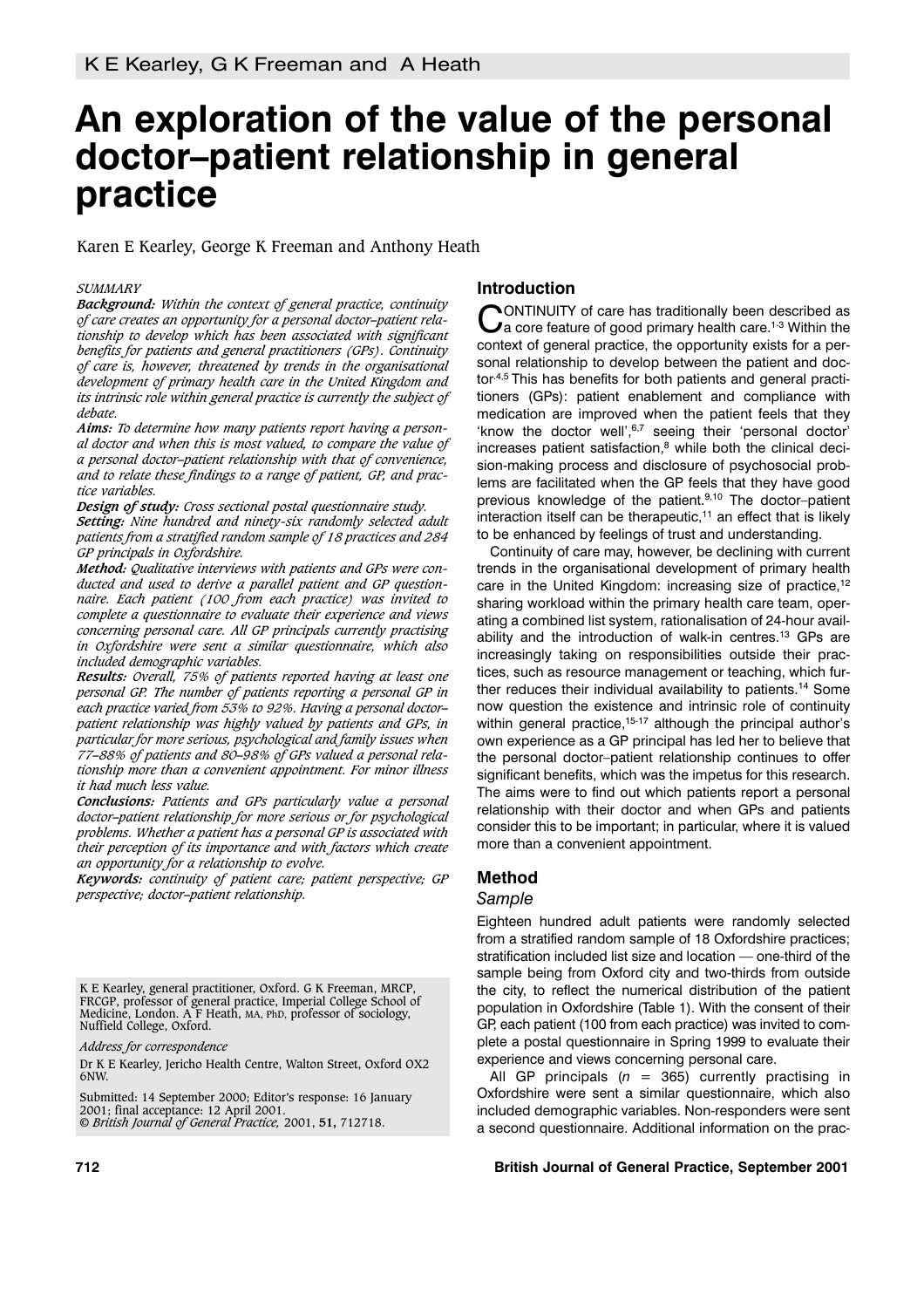# Original papers

# **HOW THIS FITS IN** *What do we know?*



The personal doctor–patient relationship has been associated with significant benefits for patients and GPs.

#### *What does this paper add?*

Patients and GPs value highly a personal relationship for more serious or psychological problems when both groups perceive it to be more important than convenience. Whether a patient reports having a personal GP is associated with factors which create an opportunity for a relationship to evolve.

tices was collected by telephone enquiry.

## *Instrument*

Qualitative interviews with patients and GPs were conducted by the principal author to derive preliminary drafts of a parallel patient and GP questionnaire. These were piloted in a different practice (author's own) and minor revisions made.

*Patient questionnaire.* This had three sections. 'You and your health' included questions concerning consultation frequency and length of registration with the practice. 'You and your GPs' included questions about having a personal GP, priority for seeing such a GP for 13 clinical cameos, and questions on convenience and access. The last section 'Questions about you' included socio-demographic variables.

*Measuring the personal doctor–patient relationship*. Patients were asked: 'Some people have a GP who is familiar to them, who they feel understands them and their health needs, who knows about their past medical history and with

|  | Table 1. Practice characteristics and level of personal care. |  |  |  |
|--|---------------------------------------------------------------|--|--|--|
|  |                                                               |  |  |  |

whom they have an ongoing relationship. They may feel like this about more than one GP. In your practice, do you feel like this about: none of the GPs, one GP, two GPs, or three or more GPs?' We defined patients giving positive replies to this question as reporting 'having a personal GP'.

To learn more about patients' understanding of our definition of a personal GP we included eight questions from the Components of Primary Care Index (CPCI — developed to measure key aspects of primary care delivery in the USA18). These were asked in relation to the GP the patient knew best (Table 2).

*Convenience.* A convenient appointment time was described as one 'to fit in with your normal schedule'.

*Access.* Patients used a four-point scale to rate how easy it was 'to see whichever GP you want to when you visit this practice' that day, within three days or within one week. There was also a category for 'do not know'.

*Clinical cameos.* Using a five-point scale, responders were asked 'how important would it be to you to consult a familiar GP (like the one described before)', in each of 13 clinical cameos. These were chosen to be easily understood by patients and represent a typical spectrum of patient problems (Table 3). They were then asked, for the same set of cameos, 'whether you would choose to make an appointment at a convenient time with an unfamiliar GP rather than at a less convenient time with a familiar GP (as described before)'.

*GP questionnaire.* This was in two sections. 'The GP/patient relationship' was similar to the patient questionnaire but omitting the CPCI questions. The second section, entitled 'Questions about you' included basic details about the practice.

| Practice list size | Patients who<br>have personal<br>GP (%) | Standard<br>deviation (from<br>study mean) | Degree of administrative<br>support for continuity<br>$(1 = \text{most}; 4 = \text{least})$ | Mix of<br>principals    | Rural/urban |
|--------------------|-----------------------------------------|--------------------------------------------|---------------------------------------------------------------------------------------------|-------------------------|-------------|
| 2140               | 92                                      | $+3.1^a$                                   |                                                                                             | 1 f/t, 1 $p/t$ ; 1M, 1F | City        |
| 3170               | 58                                      | $-3.0a$                                    |                                                                                             | 1 f/t; $1M$             | Town        |
| 3340               | 53                                      | $-3.7a$                                    |                                                                                             | 2 f/t; 1M, 1F           | Town        |
| 4230               | 83                                      | $+1.2$                                     |                                                                                             | 3 f/t; 2M, 1F           | City        |
| 4270               | 82                                      | $+1.4$                                     |                                                                                             | 2 f/t; 2M               | Village     |
| 5200               | 78                                      | $+0.5$                                     |                                                                                             | 3 f/t; 2M, 1F           | Town        |
| 7260               | 59                                      | $-3.0a$                                    |                                                                                             | 2 f/t, 3 p/t; 2M, 3F    | Town        |
| 7770               | 74                                      | $-0.2$                                     | 2                                                                                           | 1 f/t, 4 p/t; 2M, 3F    | Village     |
| 7950               | 85                                      | $+1.6$                                     | 2                                                                                           | 4 f/t, 2 p/t; 3M, 2F    | City        |
| 8410               | 89                                      | $+2.1^a$                                   | 2                                                                                           | 3 f/t, 2 p/t; 3M, 2F    | City        |
| 8630               | 73                                      | $-0.3$                                     | 3                                                                                           | 5 f/t; 3M, 2F           | Town        |
| 9020               | 75                                      | 0.0                                        |                                                                                             | 4 f/t; 2M, 2F           | Village     |
| 11 080             | 69                                      | $-1.1$                                     |                                                                                             | 5 f/t, 1 p/t; 4M, 2F    | Town        |
| 11 910             | 71                                      | $-0.9$                                     |                                                                                             | 5 f/t, 2 p/t; 5M, 2F    | Town        |
| 12 140             | 65                                      | $-1.7$                                     | 3                                                                                           | 5 f/t, 1 p/t; 4M, 2F    | City        |
| 15 440             | 68                                      | $-1.1$                                     | 2                                                                                           | 7 f/t, 1 p/t; 5M, 3F    | City        |
| 15 960             | 86                                      | $+1.9$                                     | 2                                                                                           | 6 f/t; 5M, 1F           | Town        |
| 20 500             | 90                                      | $+2.8^{\rm a}$                             |                                                                                             | 9 f/t; 6M, 3F           | Town        |
|                    |                                         |                                            |                                                                                             |                         |             |

 $M =$  male, F = female; f/t = available 4 days or more, p/t = available for fewer than 4 days. Level of administrative support for continuity: 1 = strict personal list, or fewer than two principals;  $2 =$  strong encouragement from staff;  $3 =$  some encouragement or 'episodic continuity of care';  $4 =$  free choice of doctor. <sup>a</sup>Significant difference from study mean of 75% (more than two standard deviations).

#### **British Journal of General Practice, September 2001 713**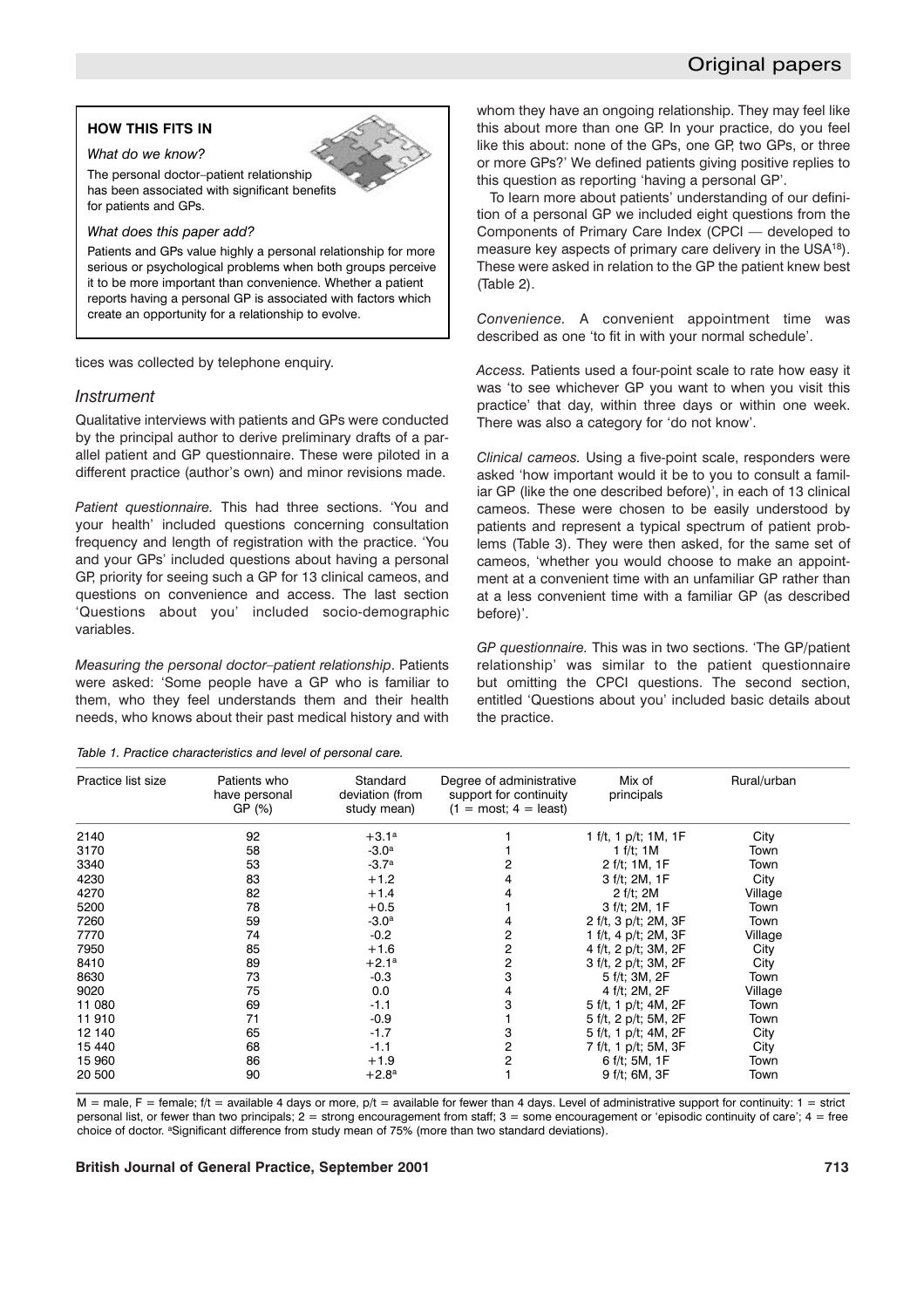# K E Kearley, G K Freeman and A Heath

| CPCI group               | Question                                                                                     | Pearson $\gamma^2$ | Degrees of freedom | Significance |
|--------------------------|----------------------------------------------------------------------------------------------|--------------------|--------------------|--------------|
| Accumulated<br>knowledge | 'This doctor and I have been through<br>a lot together' $(n = 827)$                          | 205.0              | 4                  | < 0.001      |
|                          | 'This doctor does not know my medical<br>history very well' ( $n = 825$ )                    | 169.2              | 4                  | < 0.001      |
|                          | 'This doctor clearly understands my<br>health needs' $(n = 856)$                             | 188.3              | 4                  | < 0.001      |
| Continuity belief        | 'I rarely see the same doctor when I go<br>for medical care' $(n = 882)$                     | 151.2              | 4                  | < 0.001      |
|                          | 'It is very important to me to see my regular<br>doctor' $(n = 917)$                         | 111.9              | 4                  | < 0.001      |
|                          | 'My medical care improves when I see the same<br>doctor that I have seen before' $(n = 904)$ | 64.7               | 4                  | < 0.001      |
| Communication skills     | 'This doctor always explains things to my<br>satisfaction'( $n = 857$ )                      | 106.4              | 4                  | < 0.001      |
|                          | 'I don't always feel comfortable asking questions<br>of this doctor' $(n = 829)$             | 37.0               | 4                  | < 0.001      |

*Table 2. Cross tabulations of 'having a personal GP' with questions from 'Components of Primary Care Index'.18*

*Table 3. Percentage of patients and GPs who rate 'having a personal GP' as very or extremely important and the percentage who valued this more than a convenient time — in each of the 13 clinical cameos. (The clinical cameos were in mixed order in the questionnaires.)*

| Clinical cameo                                      | Class <sup>a</sup> |              | Personal GP rated<br>very/extremely important |              | Personal GP valued<br>more than a convenient time |  |
|-----------------------------------------------------|--------------------|--------------|-----------------------------------------------|--------------|---------------------------------------------------|--|
|                                                     |                    | Patients (%) | GPs (%)                                       | Patients (%) | GPs (%)                                           |  |
| Incurable cancer                                    |                    | 87           | 97                                            | 88           | 98                                                |  |
| Lump in breast/testicle                             | SP                 | 80           | 53                                            | 81           | 80                                                |  |
| Family problem                                      |                    | 71           | 84                                            | 86           | 97                                                |  |
| Confusion/paranoid illness                          |                    | 70           | 80                                            | 81           | 93                                                |  |
| Depression                                          |                    | 68           | 80                                            | 81           | 97                                                |  |
| A number of illnesses occurring at the same time    | MP                 | 67           | 83                                            | 77           | 98                                                |  |
| Stress at work or home                              | D                  | 63           | 65                                            | 77           | 94                                                |  |
| Regular appointments to control high blood pressure | R                  | 50           | 43                                            | 49           | 81                                                |  |
| Contraceptive advice                                | ⌒<br>U             | 36           | 16                                            | 52           | 61                                                |  |
| Painful ear                                         | м                  | 16           | 2                                             | 16           | 15                                                |  |
| Painful knee                                        | м                  | 14           |                                               | 21           | 23                                                |  |
| Severe cough and cold                               | м                  | 9            | 2                                             | 20           | 27                                                |  |
| Itchy rash on arm                                   | м                  | 9            | 2                                             | 17           | 18                                                |  |

 $aT$  = terminal care; SP = significant pathology; F = family problem; P = psychological problem; MP = multiple problems; R = routine follow-up; C  $=$  contraception;  $M =$  minor illness.

*Practice policies for continuity*. Each practice was telephoned to question practice staff about how they arranged appointments with individual doctors. The practices were then ranked on a four-point scale of encouragement of longitudinal continuity (Table 1).

## *Analysis*

Data were analysed using Statistical Package for the Social Sciences (SPSS). We used  $\chi^2$  tests for cross tabulations and logistic regression. The response variable in the logistic regressions was 'having a personal GP' (with 0 indicating no personal GP and 1 indicating one or more personal GPs). The explanatory variables were all treated as categorical variables (with indicator contrasts). In Table 4 we present the resulting fitted odds ratios. These compare the odds of having a personal GP in a given category of the explanatory variable with the odds in the reference category. If the data were missing for a particular variable then that patient was

## **Results**

dropped from the analysis.

A total of 284 (78%) GPs and 996 (55%) patients returned their questionnaires. There was an excess of economically inactive and retired patients (40%) in comparison with the 1991 Census (23%) and fewer patients in social class 3. Otherwise the study population was similar, in terms of social class and ethnicity, to the Oxfordshire population. Participating patients were older than non-participants (mean  $age = 50$  years, compared with 40 years) and more likely to be female (60% compared with 40%). To take account of any resultant biases, we have controlled for age and sex in the multivariate analyses.

Patients reported consultation frequency in the past year for themselves or a family member: 10% none, 33% once or twice, 32% three to five times, 16% six to nine times and 8% 10 or more times  $(n = 990)$ .

#### **714 British Journal of General Practice, September 2001**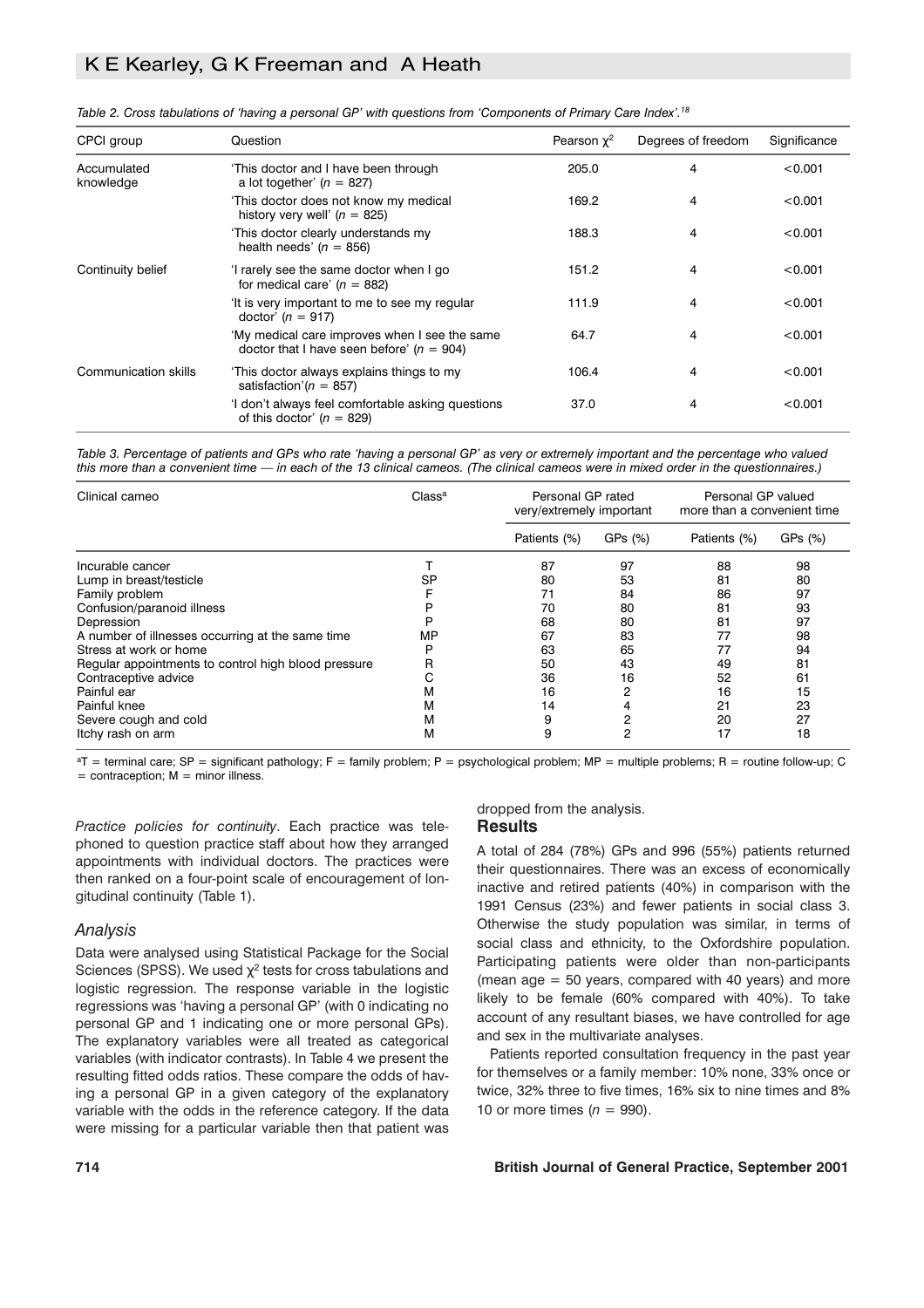*Table 4. Logistic regression of reporting care from a personal GP on patient variables (*n *= 916).*

| Patient variables                                                                                  | Odds ratio<br>(95% confidence interval)                                                        | Significance                           |
|----------------------------------------------------------------------------------------------------|------------------------------------------------------------------------------------------------|----------------------------------------|
| Age group (years)<br>$16 - 24$<br>$25 - 44$<br>$45 - 64$<br>$65+$                                  | 1.0<br>$1.18(0.61 - 2.26)$<br>$1.21(0.60 - 2.43)$<br>5.70 (2.21-14.74)                         | 0.627<br>0.596<br>< 0.001              |
| Consultation frequency<br>None<br>$1-2$ times<br>3-5 times<br>6-9 times<br>$10+$ times             | 1.0<br>$1.48(0.78 - 2.81)$<br>$4.39(2.19 - 8.80)$<br>4.47 (1.99–10.06)<br>7.21 (2.36-22.05)    | 0.226<br>< 0.001<br>< 0.001<br>< 0.001 |
| GP accessibility<br>Never easy<br>Sometimes easy<br>Usually easy<br>Always easy<br>Do not know     | 1.0<br>$2.43(1.14 - 5.18)$<br>$3.40(1.63 - 7.09)$<br>$9.47(3.92 - 22.87)$<br>1.42 (0.61-3.29)  | 0.022<br>0.001<br>< 0.001<br>0.418     |
| Length of registration<br>Less than 12 months<br>$1-5$ years<br>$5-10$ years<br>More than 10 years | 1.0<br>1.97 (1.05-3.67)<br>$4.04(2.00 - 8.18)$<br>6.87 (3.69-12.80)                            | 0.034<br>< 0.001<br>< 0.001            |
| Value of<br>personal relationship<br>Not at all<br>Slightly<br>Moderately<br>Very<br>Extremely     | 1.0<br>$3.67(1.47 - 9.18)$<br>$4.83(2.28 - 10.21)$<br>13.19 (6.15-28.30)<br>16.27 (7.09-37.30) | 0.005<br>< 0.001<br>< 0.001<br>< 0.001 |

## *Extent and meaning of 'having a personal GP'*

One personal GP was reported by 57% of patients and two or more by 18%; 25% reported none  $(n = 986)$ . Table 2 shows how patients' responses to our definition of the personal GP were significantly correlated with their responses to the eight CPCI questions.

## *Perceived value of a personal relationship and factors influencing it*

Having a personal GP was rated as 'very important' or 'extremely important' in general by 64% of patients  $(n = 988)$ and 69% of GPs  $(n = 281)$ . In the cameos involving incurable cancer, lump in the breast/testicle, family, psychological, and multiple problems, patients rated personal care particularly highly; for minor illness it was valued much less highly (Table 3).

The GPs' views were broadly similar to the patients' for all problems except a lump in the breast/testicle. Overall the GPs were less inclined than the patients to use the categories 'not at all important' or 'extremely important ' (see Figure 1 for illustrative examples).

For female patients and with increasing age and consultation frequency, seeing a personal GP was more valued; it was not associated with length of registration, socioeconomic factors or GP accessibility.

## *Perceived value of a convenient appointment and factors influencing it*

A convenient time was less important 'in general' to the patients than having a personal GP had been; 46% of patients rated it as very or extremely important  $(n = 983)$ . The perceived value of convenience was not associated with reported consultation frequency, accessibility, sex or length of registration but was positively associated with being in full-time employment.

## *Comparison of the value of a personal relationship with the value of convenience (Table 3)*

In the clinical cameos concerning more important problems, the overwhelming majority of patients valued having a personal GP more than a convenient appointment. The majority of GPs also felt there were significant advantages for the patient and/or GP if there was a personal relationship in these situations, valuing it even more than the patients for psychological problems. For minor problems, convenience was rated above a personal doctor by patients and GPs. For contraception and hypertension follow-up only, patients and GPs reported differing priorities.

## *Factors associated with reporting care from a personal GP (Table 4)*

These included: longer registration with the practice, more frequent consultations, easier access to the chosen GP, increasing age, and valuing a personal GP. There was no significant association with sex, socioeconomic factors or the importance of convenience.

## *Sample practices (Table 1)*

The proportion of patients reporting having a personal GP ranged from 53% to 92% in the 18 practices. However, after controlling for age and length of registration a personal relationship was recorded significantly more in only three practices, with list sizes ranging from 2140 to 20 500. All three encouraged continuity at level 1 or 2. One of these practices had a relatively deprived population but patient mobility was low here — 77% had been registered for more than 10 years  $(\text{study average} = 57\%).$ 

## **Discussion**

Three-quarters of the Oxfordshire patients in this study reported having a personal GP.

When patients feel that they are experiencing a psychological or significant health problem, almost all highly value a personal doctor–patient relationship. In these circumstances, the majority of patients respond that they would prefer to see a personal GP rather than have a convenient appointment time, but when the problem is minor a convenient appointment is more important. In the study overall, there was good agreement between patients and GPs.

The patient factors independently associated with having a personal GP essentially concern whether there has been sufficient opportunity for the patient to develop a relationship with the doctor; with increasing length of registration, consultation frequency, age, and accessibility of the chosen GP, it becomes more likely. Patients who value it are also

### **British Journal of General Practice, September 2001 715**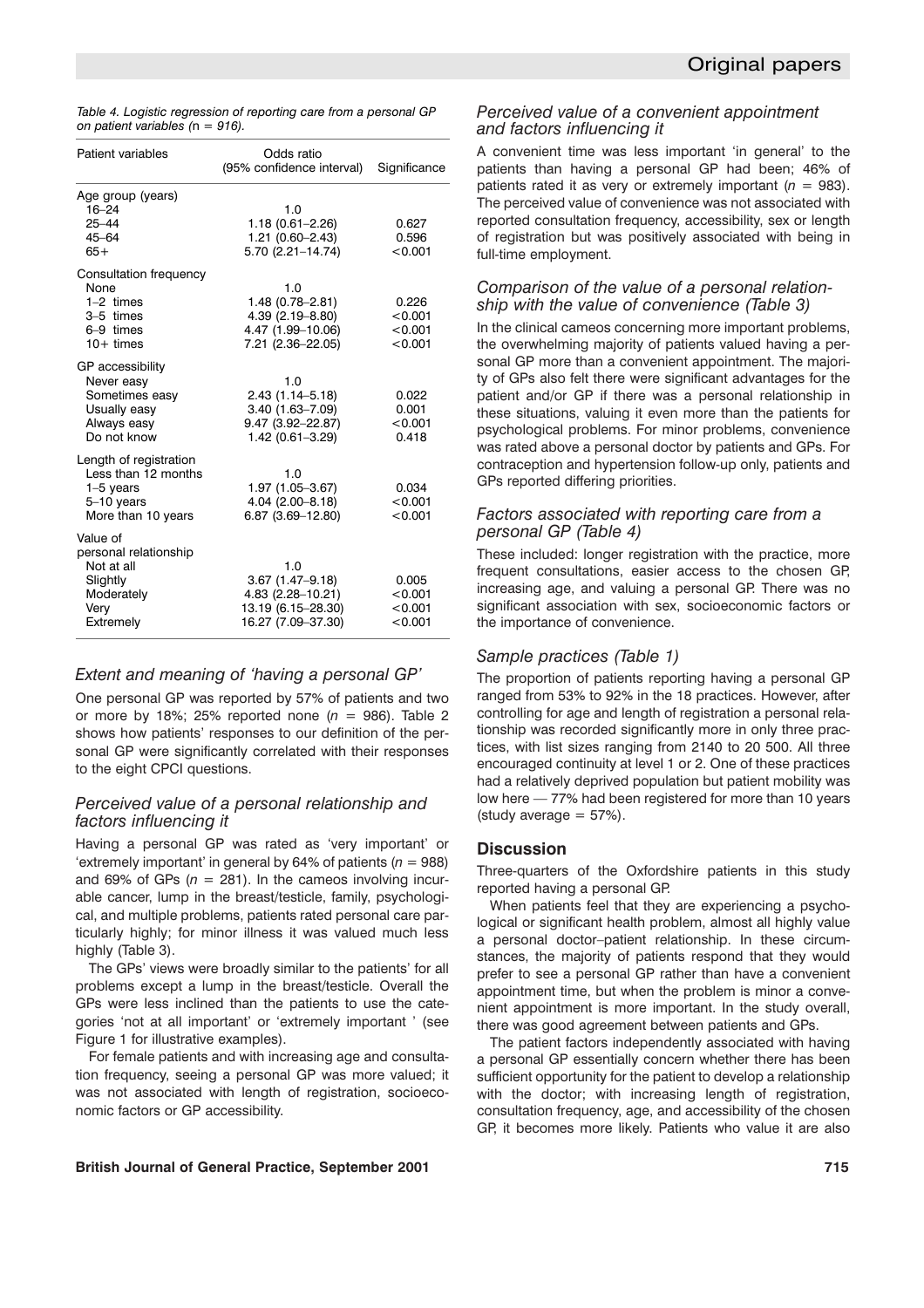

*Figure 1. Importance of having a personal GP to patients and GPs: illustrative examples.*

more likely to have a personal GP. In contrast, there is no independent association with sex or socioeconomic status, nor is it associated with whether or not the patient valued convenience. The relationship between practice variables and the proportion of patients who report a personal GP is more complex.

## *Methodology*

The response rate to the questionnaires was good from the GPs and satisfactory from the patients. Patients valuing a personal relationship would perhaps be more likely to respond, therefore our interpretation of its overall high rating must be conservative. The excess of retired patients in the study will also have contributed to higher ratings. However, the patient sample was list-based rather than restricted to those consulting to obtain a wider perspective, and therefore included patients who seldom consult. We have shown that these patients were less likely to value a personal doctor, which will have reduced this potential bias. We do consider that responders may be typical in the relative weight given to personal care in the different clinical cameos. The study design limited our findings to patients' perceived, rather than actual, behaviour in prioritising a personal relationship against convenience. This again dictates cautious interpretation of the findings, although marked differences between the clinical cameos seem to indicate clear preferences. Consultation rates and length of registration were also self-reported.

We used an extended definition of a personal GP to ensure that patients understood the question. Responses to the eight CPCI questions<sup>18</sup> suggested that patients interpreted the definition with its several aspects as intended. For example, associations of these responses were particularly strong for whether the patient and GP had 'been through a lot together', whether the GP had a clear understanding of the patient's health needs and knew the patient's medical history well, and whether the patient saw the same doctor when going for medical care.

# *Comparison with other work*

Our definition of a personal GP incorporates concepts from other studies; the doctor being 'known',<sup>6,7</sup> having accumulated knowledge and understanding of the patient<sup>9,10</sup> together with a commitment over time.<sup>19</sup> Patients were able to report more than one personal GP in a practice and it is noteworthy that 18% did so. We assessed the patients' perception of whether they had a personal GP, rather than the number of contacts with the same doctor, because we were measuring the existence of a relationship rather than counting contacts that may have variable importance to the

# **716 British Journal of General Practice, September 2001**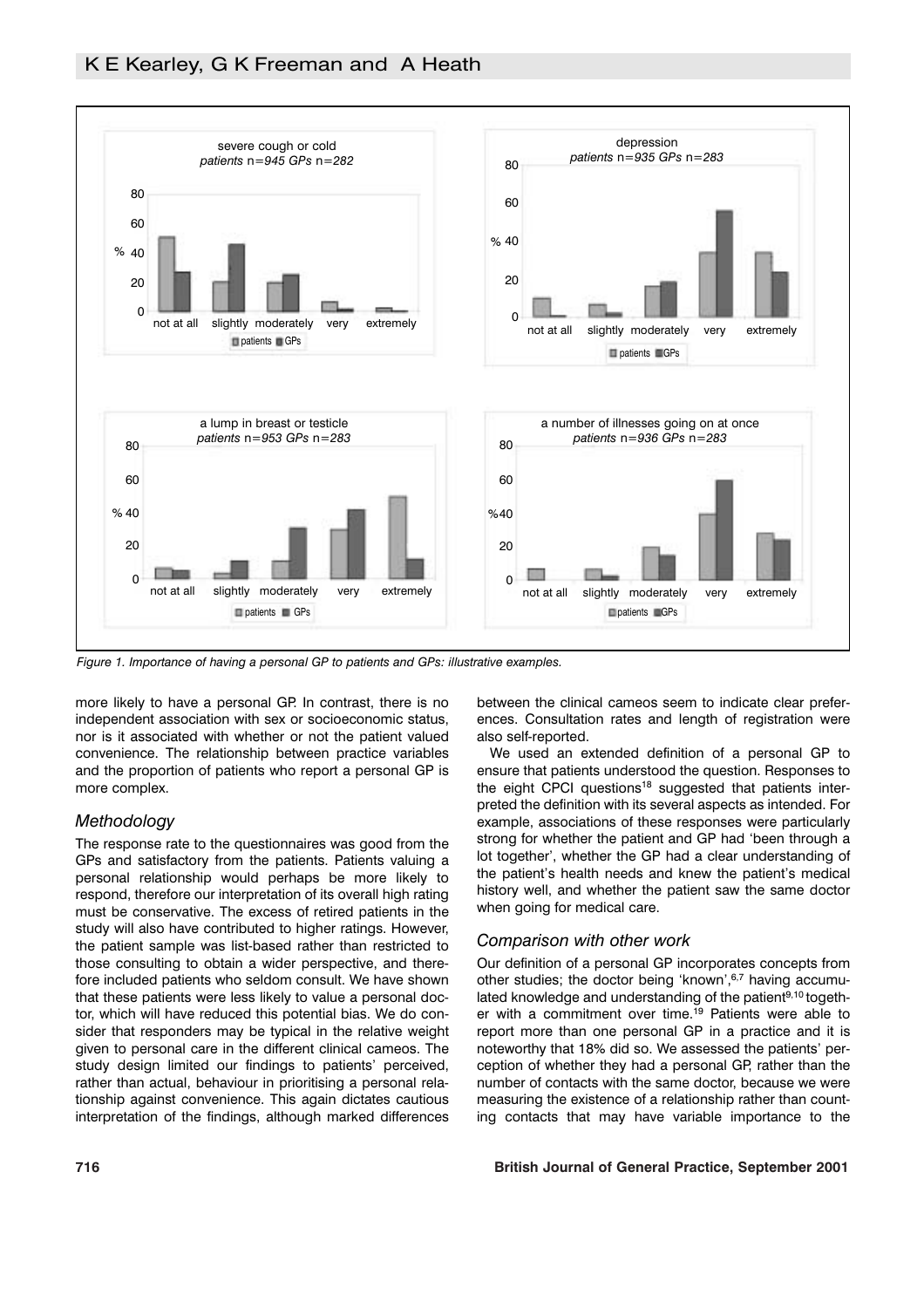#### patient.

Other studies have shown that the proportion of patients who 'know the doctor well' decreases as the total list size increases<sup>6</sup> and that smaller practices tend to offer more continuity.<sup>14</sup> In this study, one practice with a very large list achieved a very high patient reported rate of personal care, reminding us that size need not inhibit this quality in the presence of appropriate organisational policy. Here the GPs ran strict personal lists; it would seem unlikely that this level could have been achieved without some degree of encouragement from the practice.

Strict personal lists did not, however, guarantee an enhanced level of personal care as two other such practices did not report significantly higher levels (Table 1), which was unexpected as personal lists have been associated with improved continuity.14 Furthermore, some practices offering patients an entirely free choice of doctor achieved similar levels of reported personal care to those that were encouraging patients to see one particular GP. It is likely that reducing choice for patients too much may decrease the chance of finding a doctor with whom they feel at ease. It will also reduce the possibility of having more than one personal GP, which may be very helpful with increased parttime working.

## *Implications for service provision*

*Value of a personal relationship and convenience.* These results add strong support to those advocating personal doctoring in the recent BMA debate 'My doctor or any doctor?'.15 Those who argue that 'continuity of record' could replace 'continuity of care' discount the value of 'accumulated knowledge' or of 'an ongoing relationship'; these were, in fact, the aspects of our definition that were most strongly correlated with the CPCI questions (Table 2).

Personal care was more highly valued than convenience by the great majority of patients and GPs for more important problems. The current political emphasis on fast access and convenience may be more of a priority for patients in fulltime employment and for the management of minor illness only. It may reduce the opportunities that patients and GPs have to develop a personal relationship — fixing 'what's right' instead of 'what's wrong' with UK general practice, as suggested by three international observers of our NHS.<sup>20</sup> Better access to the chosen GP was, however, associated with more reported personal care in this study, indicating a need to establish the right balance between continuity and accessibility. We are not advocating 'compulsory personal care', which may not be appropriate, but we are wanting to enable patients to choose it.

*Facilitating personal doctor–patient relationships*. There was a wide range in the number of patients who reported a personal relationship in the practices studied. We have shown that multiple factors, which relate to the practice, the patients, and the GPs, all influence whether a patient has a personal doctor; these would need to be taken into account in planning any financial incentives for providing personal care.

#### *Further research questions*

Further research is needed to clarify the relationship between the characteristics of the practice and the degree of continuity of provider sufficient to create the opportunity for personal care. Issues concerning accessibility, including 'through-the-week' availability of the doctor and sharing of the 'personal GP' relationship also require further exploration. It appears to be possible to have a personal doctor without strict adherence to personal lists, which can potentially restrict patient choice and lead to conflicts with other demands on the modern GP. However, by definition it clearly requires a degree of commitment to continuity by patients, doctors, and practices.

The priority given to personal care in different clinical cameos warrants further exploration; for example, of actual patient behaviour in an inner-city setting and with different problems. While GPs' and patients' views were mainly similar, several differences did occur, perhaps suggesting different estimation of the importance or emotional content of these consultations. This indicates the need for more dialogue between GP and patient, to promote a shared understanding of the times when a personal relationship is most important.

#### **References**

- 1. Starfield B. Primary care tomorrow: is primary care essential? *Lancet* 1994; **344:** 1129-1133.
- 2. Working Party from the Vocational Training Subcommittee of the Royal College of General Practitioners. The educational needs of the future general practitioner. *J R Coll Gen Pract* 1969; **18:** 358-360.
- 3. Donaldson NS, Vanselow NA. The nature of primary care. *J Fam Pract* 1996; **42:** 155-160.
- 4. Pereira Gray DJ. The key to personal care. *J R Coll Gen Pract* 1979; **29**: 666-678.
- 5. Freeman G, Hjortdahl P. What future for continuity of care in general practice? *BMJ* 1997; **314:** 1870-1873.
- 6. Howie JGR, Heaney DJ, Maxwell M, *et al*. Quality at general practice consultations: cross sectional survey. *BMJ* 1999; **319:** 738- 744.
- 7. Ettlinger P, Freeman G. General practice compliance study: is it worth being a personal doctor? *BMJ* 1981; **282:** 1192-1194.
- 8. Hjortdahl P, Laerum E. Continuity of care in general practice:
- effect on patient satisfaction. *BMJ* 1992; **304:** 1287-1290. 9. Hjortdahl P. The influence of general practitioners' knowledge about their patients on the clinical decision making process. *Scand J Prim Health Care* 1992; **10:** 290-294.
- 10. Gulbrandsen P, Fugelli P, Hjortdahl P. Psychosocial problems presented by patient with somatic reasons for encounter: tip of the iceberg? *Fam Pract* 1998; **15:** 1-8.
- 11. Di Blasi Z, Harkness E, Ernst E, *et al*. Influence of context effects on health outcomes: a systematic review. *Lancet* 2001; **357:** 757- 762.
- 12. Baker R. Will the future GP remain a personal doctor? *Br J Gen Pract* 1997; **47:** 831-834.
- 13. Guthrie B, Wyke S. Does continuity in general practice really matter? *BMJ* 2000; **320:** 734-735.
- 14. Baker R, Streatfield J. What type of general practice do patients prefer? Exploration of practice characteristics influencing patient satisfaction. *Br J Gen Pract* 1995; **45:** 654-656.
- 15. Mihill C. *Shaping tomorrow: issues facing general practice in the new millennium*. London: BMA, 2000: Chapter 1.
- 16. Oleson F, Dickinson J, Hjortdahl P. General practice time for a new definition. *BMJ* 2000; **320:** 354-357.
- 17. Horton R. Evidence and primary care. Lancet 1999; **353:** 609-610. 18. Flocke AS. Measuring attributes of primary care: development of a new instrument. *J Fam Pract* 1997; **45:** 64-74.
- 19. Hjortdahl P. Continuity of care; general practitioners' knowledge about and sense of responsibility toward their patients. *Fam Pract* 1992; **9:** 3-8.
- 20. De Maeseneer J, Hjortdahl P, Starfield B. Fix what's wrong, not what's right, with general practice in Britain. *BMJ* 2000; **320:** 1616-1617.

### **British Journal of General Practice, September 2001 717**